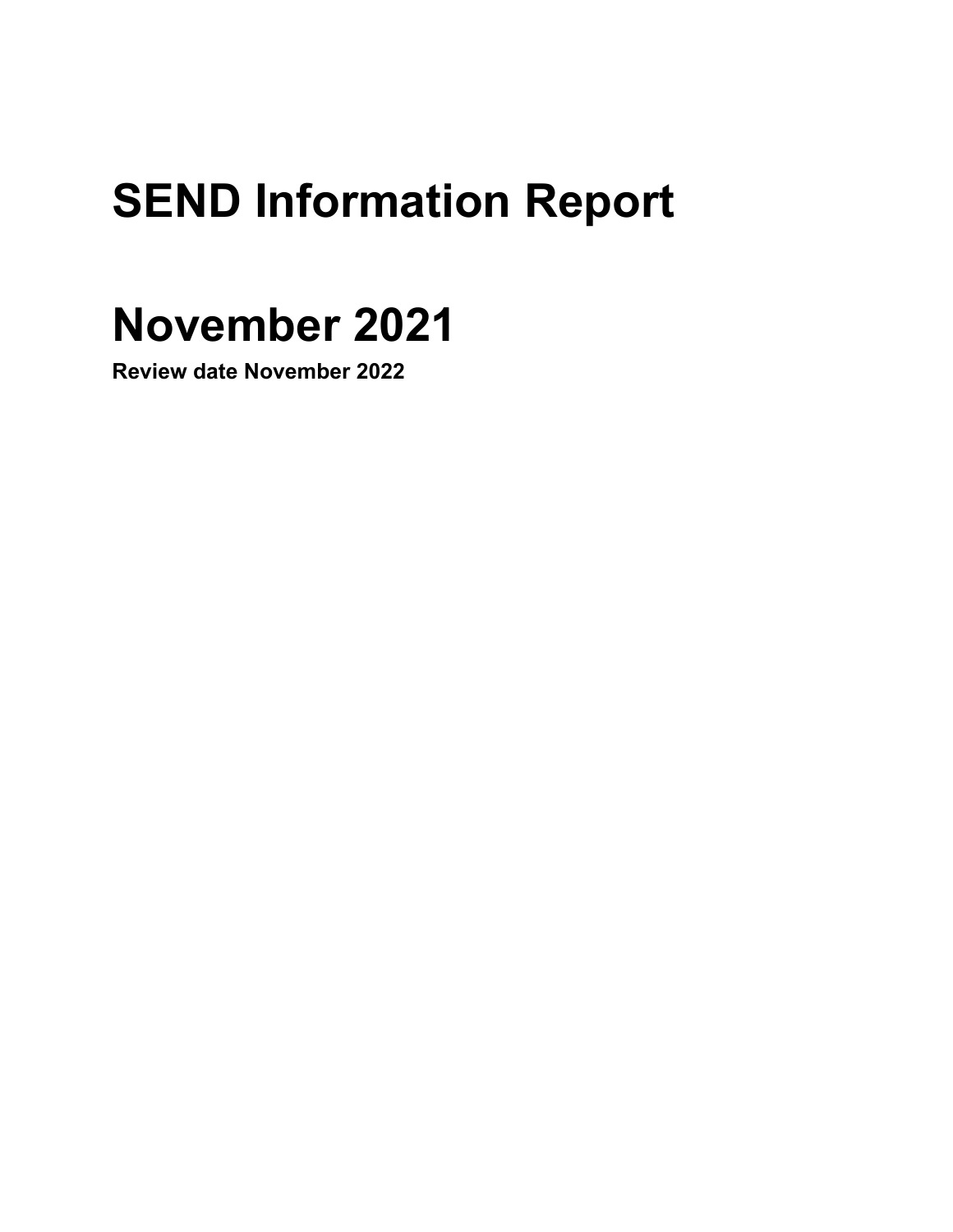#### **Special Educational Needs and Disabilities (SEND) Information Report**

#### **The aims of Vyners School:**

Vyners School supports the inclusion of all students including those with SEND. This report includes all of the information required as set out in the Special Educational Needs and Disability Regulations 2014 and in accordance with the SEN and Disability Code of Practice, 2014.

The different needs of students are recognised and we use our best endeavours to meet their needs through a variety of means. The school has high expectations of all students and progress is rigorously tracked. Success is celebrated so that students become confident learners who can participate fully in the life of the school as well as in the wider community. Staff have regular training in meeting the needs of SEND students and every effort is made to ensure that every student makes progress and is well prepared for adulthood.

## **What kinds of Special Educational Needs and Disabilities are provided for at Vyners School?**

Our school currently provides and supports a range of needs within the mainstream classroom, including:

- Communication and interaction, e.g. autistic spectrum disorders, speech and language difficulties;
- Cognition and learning, e.g. dyslexia, dyspraxia;
- Social, emotional and mental health difficulties, e.g. attention deficit hyperactivity disorder (ADHD);
- Sensory and/or physical needs, e.g. visual impairments, hearing impairments and processing difficulties. The school is not a fully accessible building therefore there are some restrictions regarding meeting the needs of some physical difficulties.

#### **How will my child's progress be assessed and reviewed?**

The school follows the 2014 SEND Code of Practice graduated approach. Students are initially identified as having SEND through liaison with partner primary schools. Students may also be identified during their time at Vyners School through staff observation or by referral from an outside agency. The graduated approach's four-part cycle of assess-plan-do-review is followed;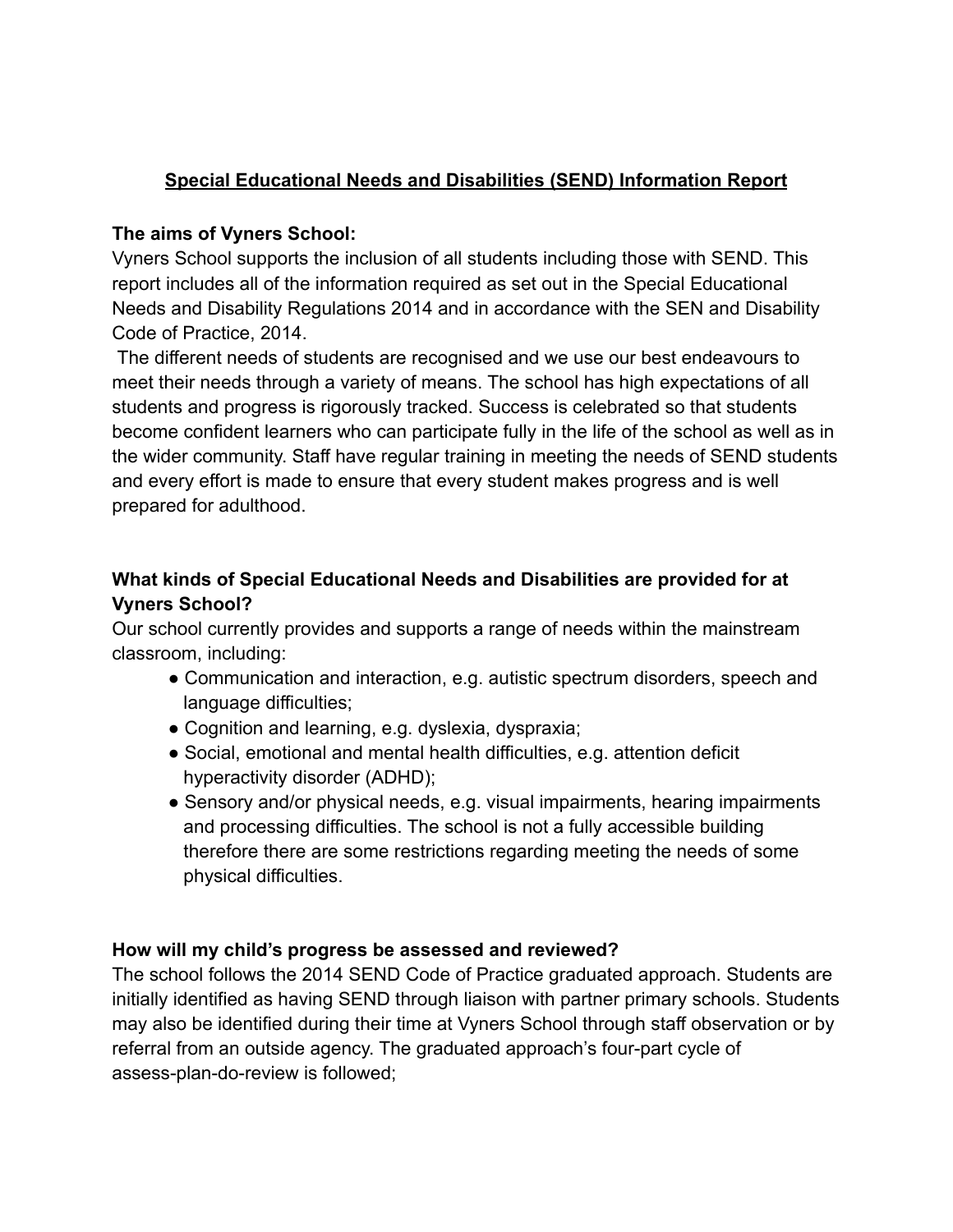- Assess subject teachers, Learning Support Assistants (LSAs) and the SENCo clearly analyse a student's needs before identifying a student as needing SEND support.
- Plan required support is planned and parents informed that their son/daughter will be provided with SEND support.
- Do high quality teaching from the subject teachers with high aspirations is key with possible additional interventions taking place.
- Review the effectiveness of the support is reviewed and next steps are planned.

The graduated approach is overseen by the SENCo (Ms Sam Kendall - [HOW TO](https://www.vynersschool.org.uk/form/?pid=231&form=110) EMAIL [THE SENCo\)](https://www.vynersschool.org.uk/form/?pid=231&form=110) in consultation with teachers, LSAs, parents/guardians and outside agencies where appropriate.

Students who do not make expected progress, based on accumulated evidence, may be placed on the SEND register. Parents/guardians are consulted before this decision is made. The SEND register is a fluid document and is regularly reviewed.

Success towards outcomes for students with additional needs is tracked using classroom data, staff observations and data from any interventions. Students' progress is reviewed and decisions discussed with parents and students regarding next steps.

## **How will be I consulted and involved in my child's learning?**

Where students are in receipt of an Education Health Care Plan (EHCP), or for those who present with complex needs, the school meets/speaks with parents and professionals prior to the student joining the school.

All students with SEND have a strategy list drawn up which is updated annually and shared with all school staff. The Learning Support Team is happy to meet with parents/guardians to discuss the support their child is receiving. Parents/guardians have the opportunity to meet with teachers annually at parents' evenings. However, parents may contact their child's subject teacher should they have concerns regarding progress in that subject area. Parents can phone and leave a message for subject teachers by calling 01895 234342, or email via this link **EMAIL [A MEMBER OF STAFF.](https://www.vynersschool.org.uk/page/?title=Contact+Us&pid=88)** All students with EHCPs have annual review meetings.

## **How will my child be involved and consulted?**

All students at Vyners School are encouraged to take ownership of their learning through regular reviews and target setting in class. Should they receive any additional support they will be spoken to by the SENCo or a member of the Learning Support Team to discuss what support will be in place, why it is being put in place and how we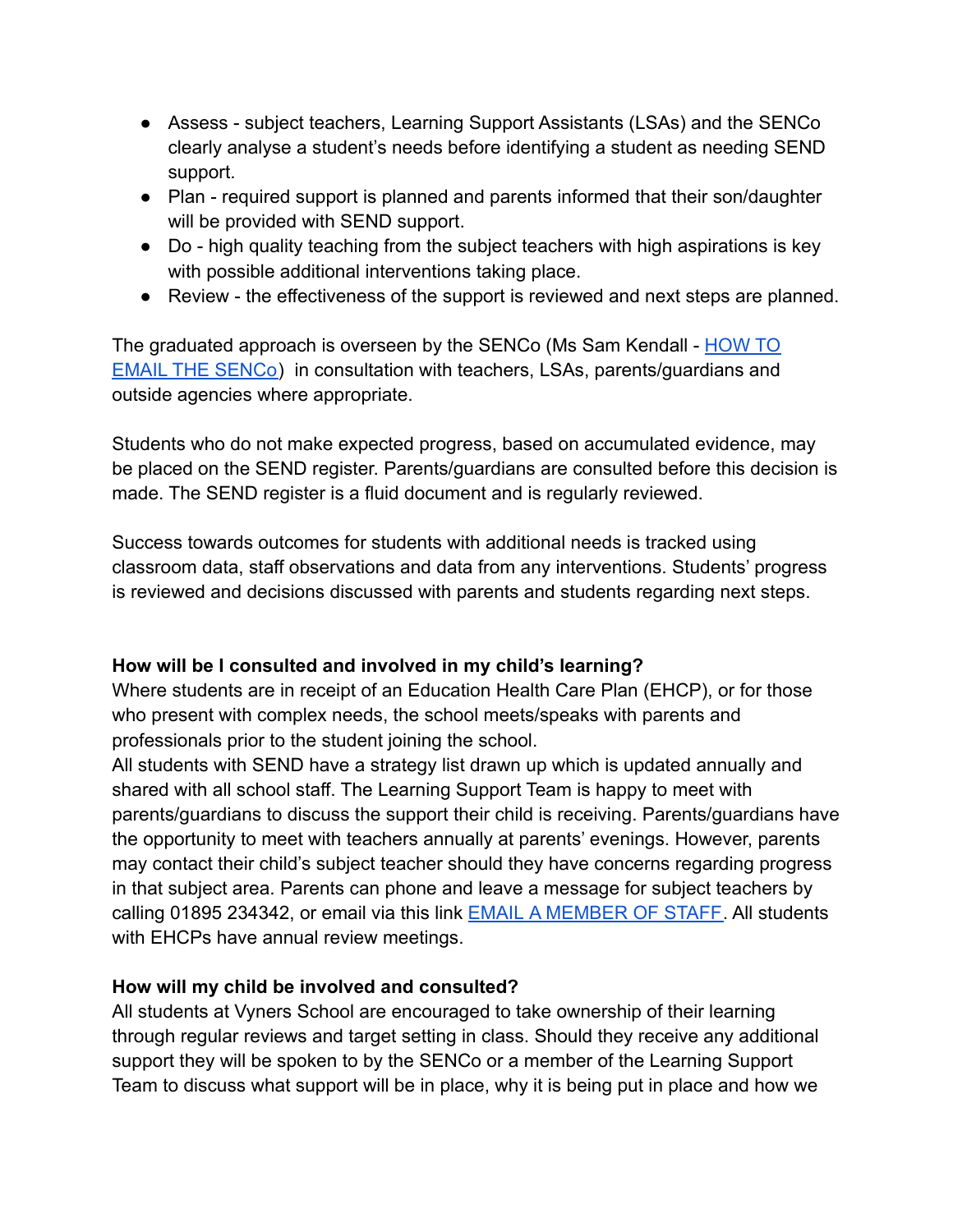will measure its success. If your child has an EHCP their views will be sought via the annual review process.

## **How will you support my child to transition between different phases of their education and how will they be prepared for adulthood?**

Year 6 to 7 - staff visit local primary schools to liaise with SENCos and class teachers and, where possible, attend annual review meetings for students with EHCPs. Years 8 and 9 option process - students are given guidance to choose the best options for them.

All students have a meeting with the careers advisor, those with SEND often have a meeting a little earlier than the main student body and they can choose to have a member of the Learning Support Team present with them for this meeting if they wish. Students transitioning to college at the end of year 11 could be subject to an enhanced induction programme with additional visits to the new setting and information sharing between education providers.

#### **What support is there for my child's emotional well-being?**

The school has additional pastoral support in place for students with SEND to support their emotional and social development. A wide range of staff meet with students for mentoring purposes. This support provides an opportunity, in addition to the ordinary school pastoral system, in which students have a voice and access to adult support. On occasions, mentoring is undertaken by an older student. When necessary, the school will use Early Help Assessments to gather a Team Around the Child when there are concerns about a child's wellbeing. The safeguarding team will make referrals to outside agencies if there are concerns regarding the safety of any student and the school recognises that students with SEND are particularly vulnerable.

## **How will my child be included in activities outside of the classroom?**

All students at Vyners School have access to the extra-curricular activities that are run. Where necessary, reasonable adjustments can be made, and additional support can be offered. The school offers a wide range of clubs and activities, both before and after school, which have been designed to appeal to a wide range of interests and abilities. These are accessible to all and we encourage students to join at least one.

## **What training and specialist skills do the staff supporting children with SEND**

**have?** Our SENCo, Ms Kendall, is fully qualified, holding the National Award for SEN Coordination. She is also qualified in testing and the application of examination access arrangements. Where relevant, the school will employ outside agencies to provide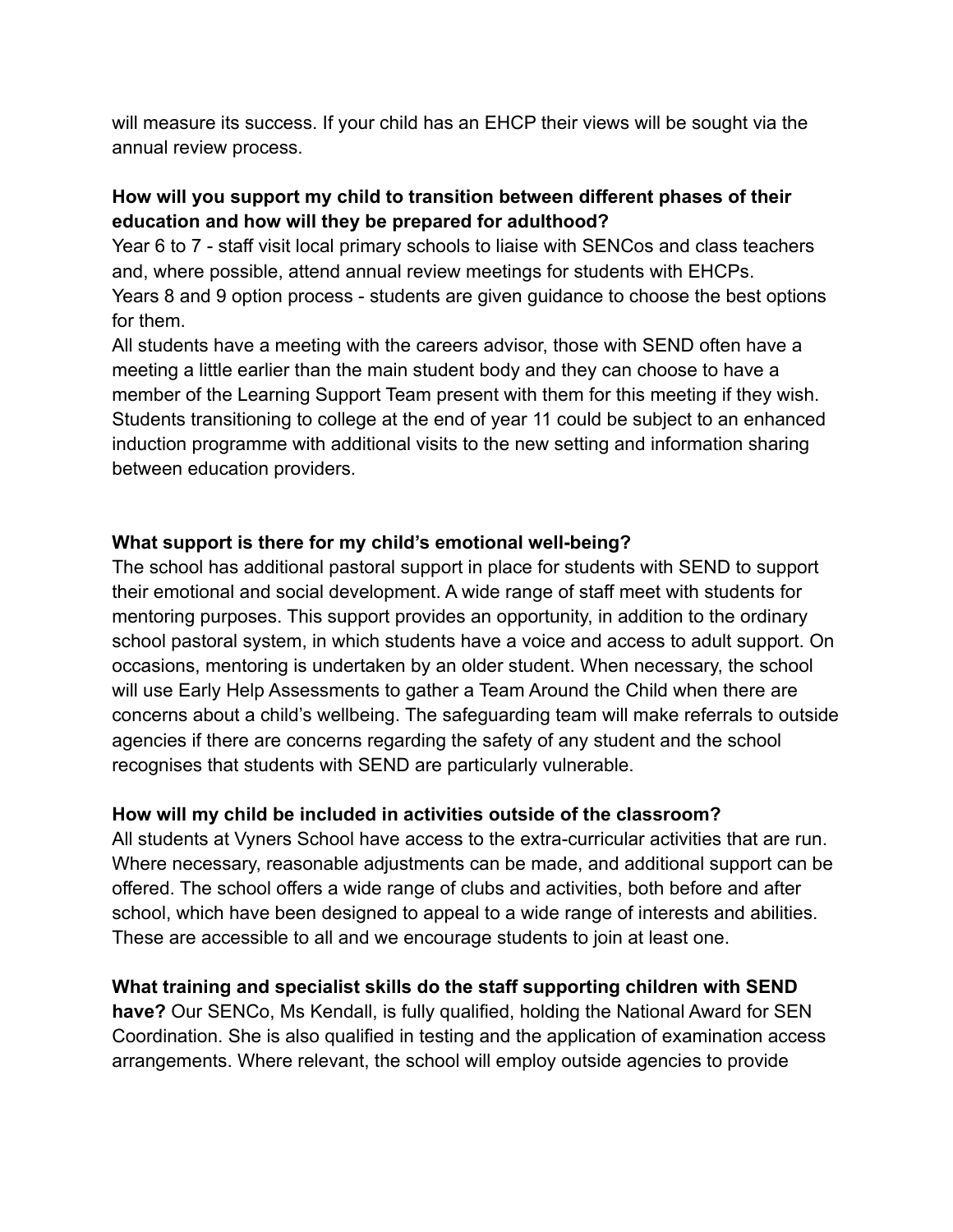training to the SEND team, and the staff at Vyners School, to robustly support the needs of all children with SEND

## **What do you do to make the school environment and curriculum accessible to all children?**

At Vyners School, high-quality differentiated teaching is the first step to access the curriculum for all students. The SEND Code of Practice 2014 is clear that 'special educational provision is underpinned by high quality teaching'. It is intended that the majority of students will spend the majority of their time in class with their peers supported by appropriately differentiated tasks. Staff work collaboratively to identify the features of quality first teaching and it is embedded in classroom practice. Where this is, on its own, not sufficient, teachers, LSAs, students and parents/guardians work together to implement interventions that are additional to, and different from, the ordinarily differentiated curriculum. These form part of the assess-plan-do-review cycle. For those students who require support in addition to the ordinarily differentiated curriculum, interventions will be run during non-core lessons for a set amount of time, e.g. a term, therefore some students in Year 7 and/or Year 8 may therefore receive extra English and mathematics in place of ethics, geography, history or MfL lessons at some point and then return to their original timetable once the intervention is complete. A small number of students follow a slightly reduced curriculum.

Vyners School is not a fully accessible building therefore there are some restrictions regarding meeting the needs of some physical difficulties.

Students who are looked after by the local authority and have SEND are included in the arrangements for supporting all SEND students and the school liaises closely with carers, Children's Services and the Virtual School.

Access arrangements for external exams are put in place for those students who meet the criteria outlined by the Joint Council for Qualifications. You can find further information regarding access arrangements here:

<https://www.jcq.org.uk/exams-office/access-arrangements-and-special-consideration>

## **What specialist external services does the school use to help meet children's needs? How do you work together?**

The school works with a variety of specialist services and outside agencies. We work together, on a needs basis, to ensure the right provision and support for the children who attend Vyners School. The services we work with include:

- Educational Psychology Service
- Speech and Language Therapy
- Occupational Therapy
- Physiotherapy